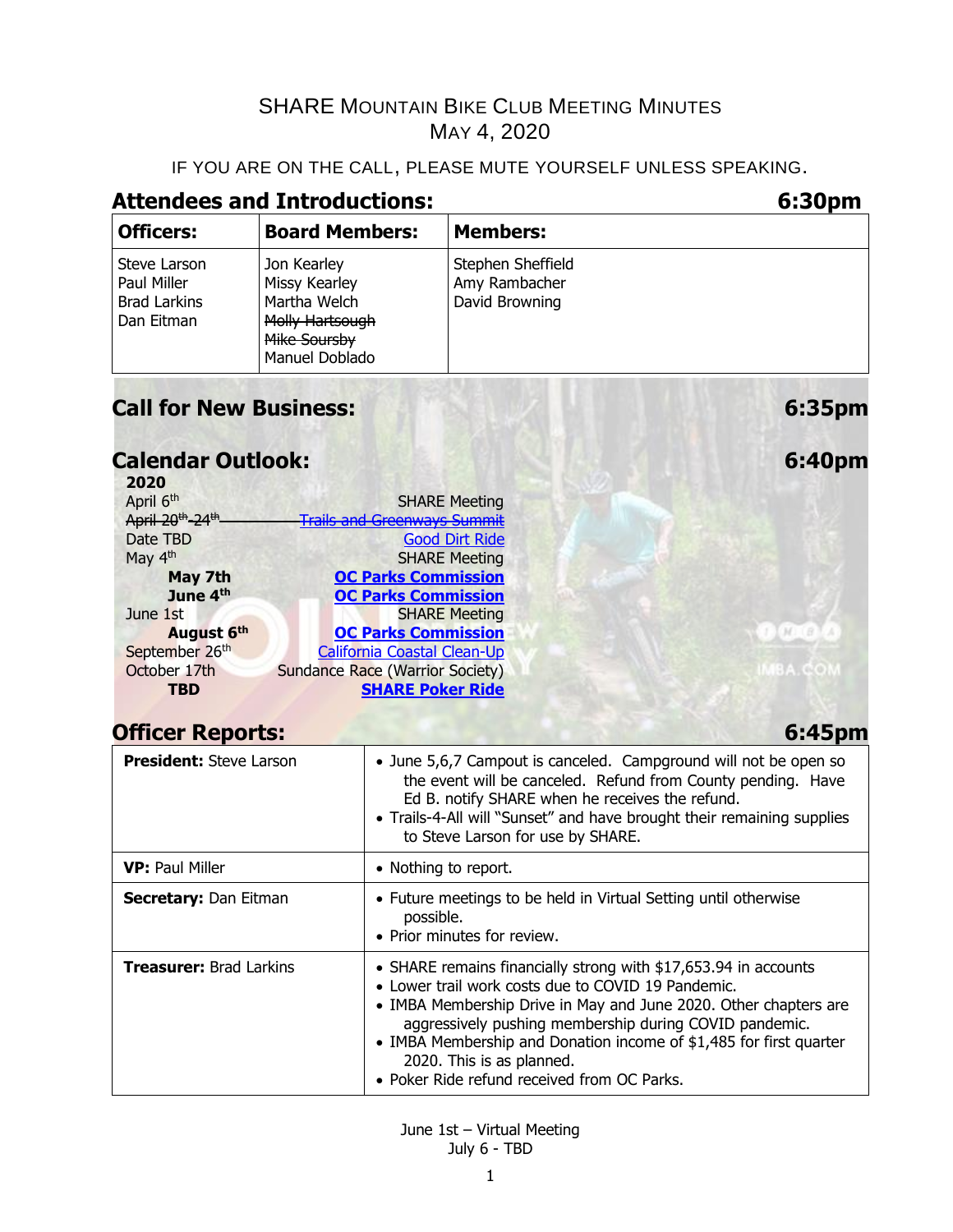#### IF YOU ARE ON THE CALL, PLEASE MUTE YOURSELF UNLESS SPEAKING.

| • Because we cancelled early, cost of cancelling PR was limited to<br>\$158.99.<br>• Purchased two electric hedge trimmers (Ryobi 24 in. 40V with 2 Ah<br>Battery) for trail work throughout OC. Approved additional hedge<br>trimmer for trailer. |
|----------------------------------------------------------------------------------------------------------------------------------------------------------------------------------------------------------------------------------------------------|
| • New socks mailing fees are \$3.80 per person (ouch). New socks<br>delivered or mailed to current board members. Others?                                                                                                                          |

## **Director Reports: 7:00pm**

| Park Rep.:<br>Jon Kearley                           | • Trails that have had work done on them are holding up well and<br>are busier than ever.<br>• Conversely, those poorly maintained/construction suffered<br>significant damage with the mid-month heavy week of rain.                                                                                                                          |
|-----------------------------------------------------|------------------------------------------------------------------------------------------------------------------------------------------------------------------------------------------------------------------------------------------------------------------------------------------------------------------------------------------------|
| <b>Website Coordinator:</b><br>Mike Soursby         | • Not much to report. Posting financial report and minutes.<br>• Will post imagery and content highlighting the membership drive,<br>along with associated links.                                                                                                                                                                              |
| <b>Sponsorship:</b><br><b>Manuel Doblado</b>        | • Let our sponsors know that we are driving our membership to shop<br>locally and to our sponsors.<br>• Let our membership know that the local shops are open for service<br>and support.<br>• Local shops have transitioned to focus more on services demand<br>has increased. Be patient with their efforts as they're trying to<br>keep up. |
| <b>Events Coordinator:</b><br><b>Paul Miller</b>    | • Nothing to report.                                                                                                                                                                                                                                                                                                                           |
| <b>Communications:</b><br><b>Missy Kearley</b>      | • Great newsletter!<br>• Newsletter source and reply-to are different, which is what<br>triggered the spam filter.<br>• Need content for the Newsletter. Spotlight members, experiences,<br>"back-in-the-day".<br>• May content to be (2) emails. Forward to Board for Review prior to<br>publication.                                         |
| <b>Bell Coordinator:</b><br>Martha Welch            | • Attachment of SHARE Business cards to bells being given out via<br>tagging gun. Brad and Martha to coordinate.<br>• Bike Bell Box Lid at Whiting Ranch is no longer there. SHARE and<br>ThinkMTB branding to occur on new lid.<br>• Bells are not being stocked and/or handed out while volunteer<br>opportunities are suspended.            |
| <b>Public Relations:</b><br>Steve Larson/Dan Eitman | • Be nice to the rangers. Continue to outreach with boots on the<br>ground.                                                                                                                                                                                                                                                                    |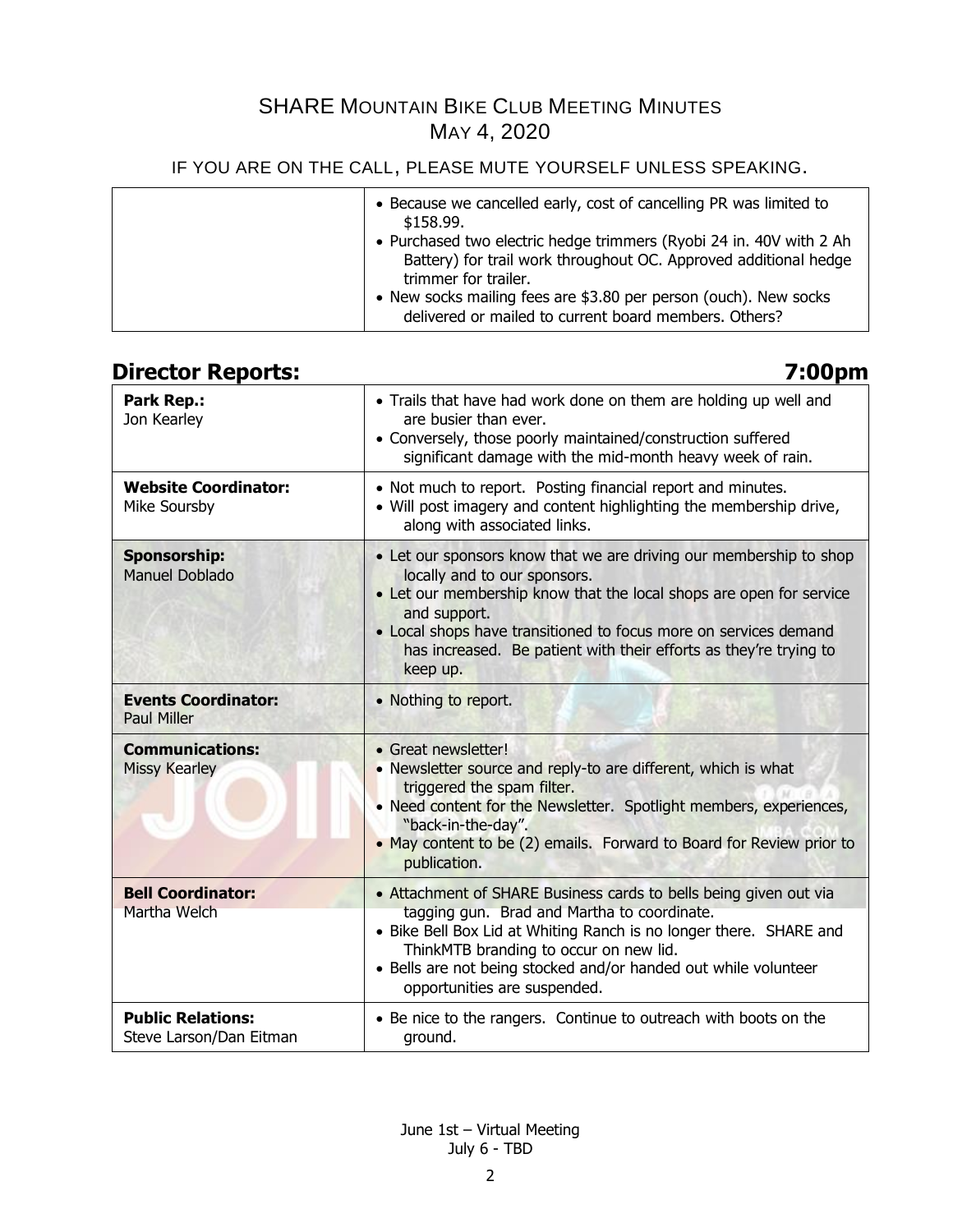IF YOU ARE ON THE CALL, PLEASE MUTE YOURSELF UNLESS SPEAKING.

| <b>Membership:</b><br>Steve/Missy/Dan    | • 192 Current Members<br>• April: (1) New, (8) Renewals, (12) Lapses<br>• YTD: $(3)$ New, $(35)$ Renewals, $(16)$ Lapses, $(4)$ Expired<br>• YTD Net: (-23)<br>• Review future membership drive opportunities in light of the<br>current environment.<br>• Poker Ride membership bump may not occur this year.<br>• Leverage IMBA Membership Drive in May and June.<br>• Obtain text of email that Martha generated and send again to<br>"Lapsed" members on the 1 <sup>st</sup> Monday of each month. Martha<br>and Missy to connect. |
|------------------------------------------|----------------------------------------------------------------------------------------------------------------------------------------------------------------------------------------------------------------------------------------------------------------------------------------------------------------------------------------------------------------------------------------------------------------------------------------------------------------------------------------------------------------------------------------|
| <b>Volunteer Coordinator:</b><br>Vacant  | • No Report                                                                                                                                                                                                                                                                                                                                                                                                                                                                                                                            |
| <b>Marketing and Graphics:</b><br>Vacant | • No Report                                                                                                                                                                                                                                                                                                                                                                                                                                                                                                                            |

## **Park/Area Reports: 7:30pm**

| <b>Gov't/Land Manager Reports</b>           | • Nothing to report. Official parking lots are closed. On-street<br>parking at all locations remains overcrowded.                         |  |  |  |
|---------------------------------------------|-------------------------------------------------------------------------------------------------------------------------------------------|--|--|--|
| <b>Crystal Cove</b>                         | • Trails remain open. Parking lots and amenities closed.                                                                                  |  |  |  |
| <b>LCWP</b> - Jeremy Carver                 | • New Trail Boss for this area. T&A reroute has been completed.                                                                           |  |  |  |
| Aliso/Wood Canyons - Jason<br><b>Bennet</b> | • New Trail Boss for this area. Kyle and Megan from Shimano<br>seeking recognition from Laguna Canyon Foundation to do work<br>on 5-Oaks. |  |  |  |
| Whiting Ranch - Stephen<br>Sheffield        | • Nothing new to report. Continues to be crowded.                                                                                         |  |  |  |
| <b>Santiago Oaks</b>                        | • Trimming by volunteers until park personnel perform their duty.                                                                         |  |  |  |
| <b>Peters Canyon</b>                        | • Nothing to report.                                                                                                                      |  |  |  |
| O'Neill                                     | • Nothing to report. Arroyo Trabuco looks passable. Ongoing<br>maintenance at Waterworks and associated trails.                           |  |  |  |
| <b>IOSP/IRC</b>                             | • Nothing to report.                                                                                                                      |  |  |  |
| <b>Caspers</b>                              | • Nothing to report.                                                                                                                      |  |  |  |
| <b>Chino Hills</b>                          | • Nothing to report.                                                                                                                      |  |  |  |
| <b>San Onofre</b>                           | • State Parks Land Trails are officially closed until further notice.                                                                     |  |  |  |
| <b>Other Areas</b>                          | • Nothing to report.                                                                                                                      |  |  |  |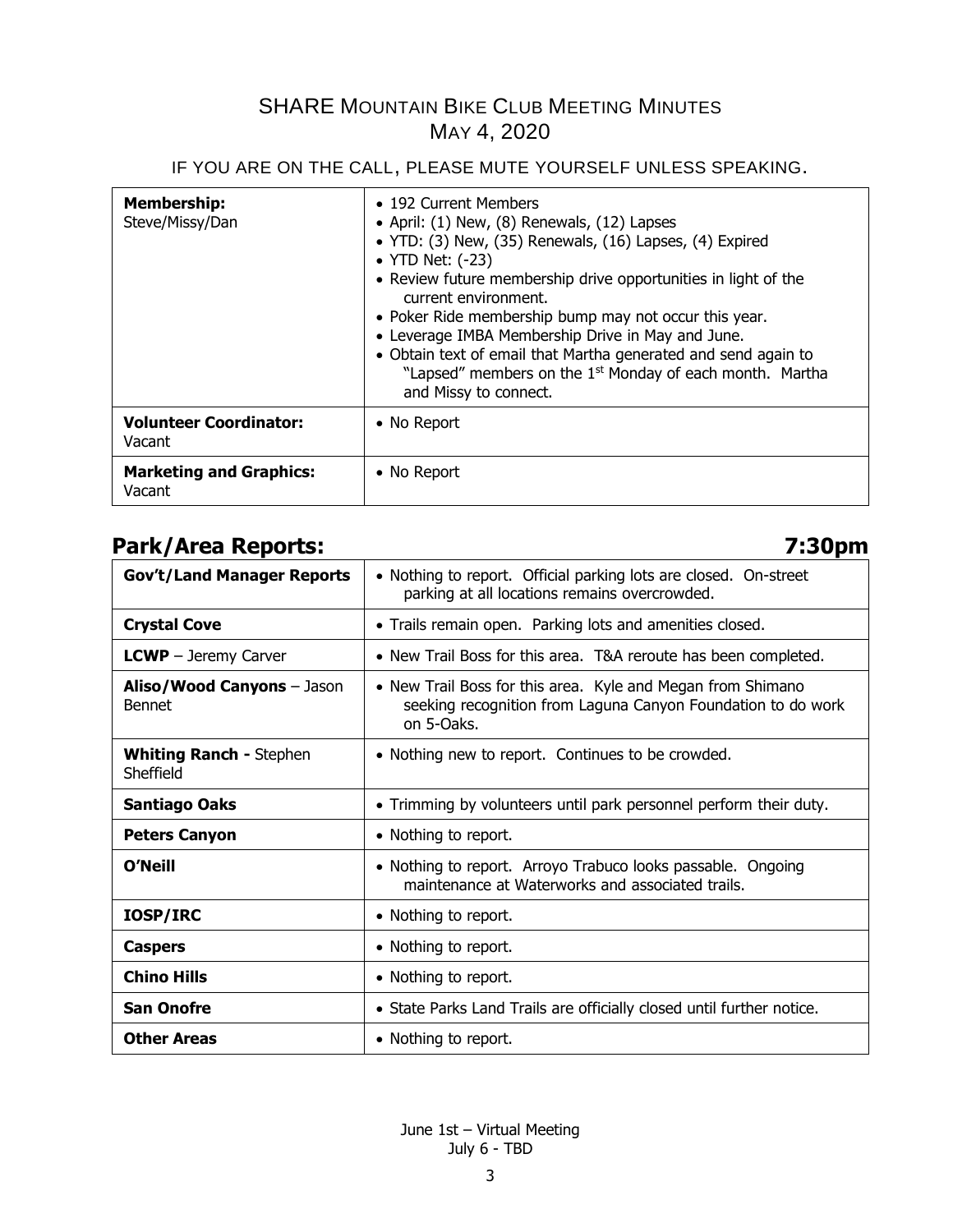#### IF YOU ARE ON THE CALL, PLEASE MUTE YOURSELF UNLESS SPEAKING.

#### **Old Business: 7:40pm**

- 1. Informational Post topics: A Racer's View (October)-Dan Eitman, Trail Work (November) by Jon Kearley. Forward to Mike Soursby for publications as a "Post", not a "Blog". See if we can do it without the middle-man.
- 2. Need more communication on the website to indicate how much we work.
- 3. Recap of NICA Meeting and Follow-Up Action Items (refer to prior minutes).
	- a. Steven Sheffield brought up NICA venue desires at OC Parks Commission meeting.
	- b. Steven Sheffield will be at NICA races on Saturdays.
	- c. Look at Jersey placement for 2021. Deadline of September 2020. CAMTB/SHARE placement. Reach out to NICA for logo design.
- 4. Organizational Assessment Take the Pulse of the Membership. Any transition plans and outreach plans need this to determine how the organization moves forward with the best chances of success. Brad, Steve, and David to continue efforts on this. Discuss with Executive Board prior to moving forward with the next steps.

#### **New Business: 7:40pm**

- 1. Mark's Bench SHARE's role? Metalwork to be done right is expensive. \$1500 in total (\$500 from other sources). Would SHARE be willing to contribute to the fabrication of the stainless steel supports? The balance? Would a SHARE fundraising with matching effort work?
	- a. Motion on the table to provide \$1000 to Mark's Bench.
	- b. Subsequent GoFundMe to recoup a portion of the cost and to go towards ongoing maintenance.
	- c. Motion Carried without objection.

#### **General Roundtable: 7:55pm**

3.

- 1. David Browning Comments on trail work being done by agencies. Dan and Jon to provide an example of a trail or access road that is symptomatic of the issues that plague road-size trail construction and maintenance. Wider is not necessarily better. Better is better.
- 2. Jon Approach Santiago Oaks with directional signage and directional trails to help manage crowds on trails and social distancing. Be cautious and selective about choosing the trails for this purpose.

# **Meeting Adjourned @ 8:10pm**

June 1st – Virtual Meeting July 6 - TBD

MERLA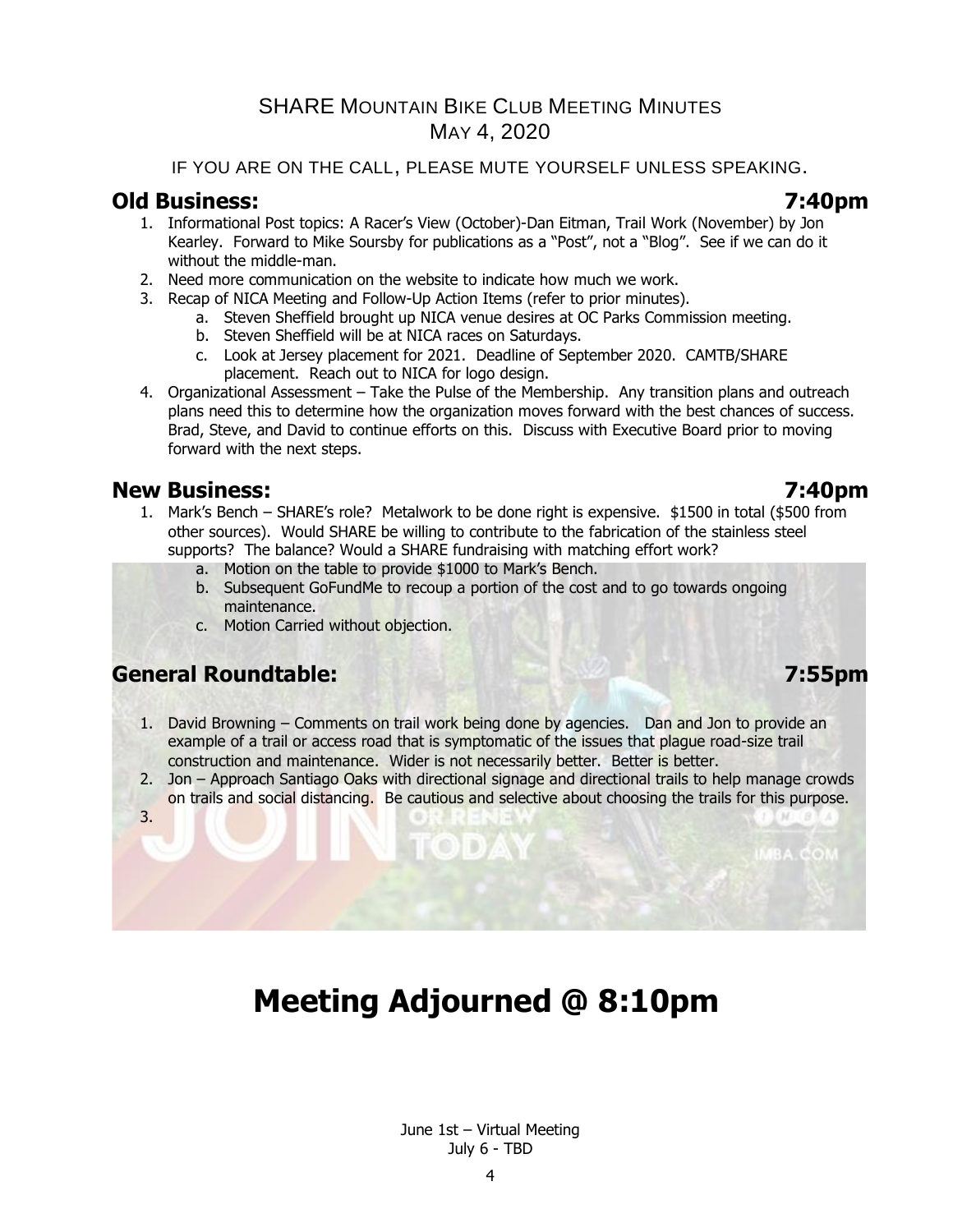IF YOU ARE ON THE CALL, PLEASE MUTE YOURSELF UNLESS SPEAKING.

#### June 1st – Virtual Meeting July 6 - TBD